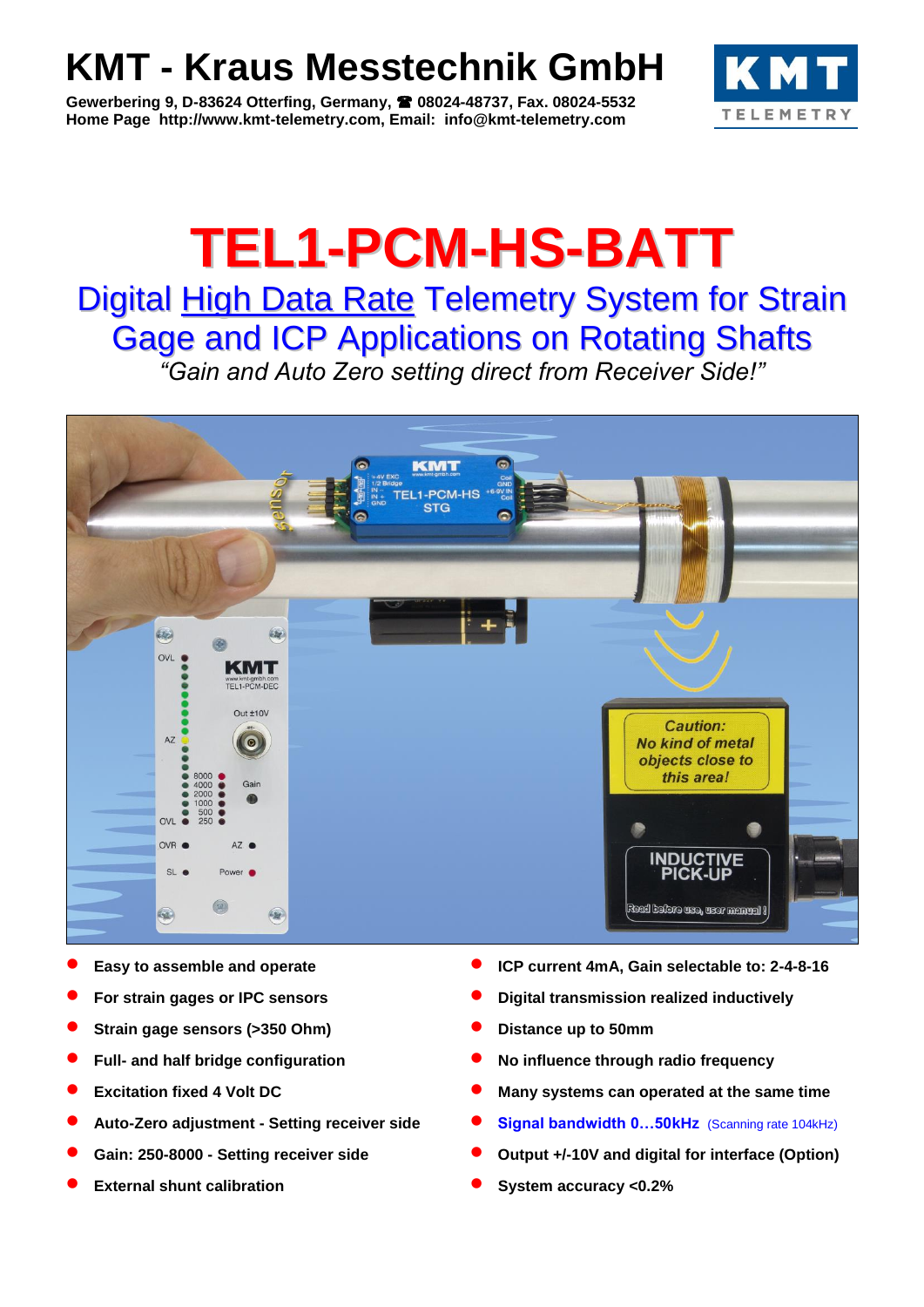#### **General Description**

The TEL1-PCM-HS-BATT single-channel high data rate telemetry system offers the easiest handling for the wireless transmission of strain gage signals from rotating shafts. The encoder 62x27x13mm with a weight of 30g. The transmitter (encoder) part is simply mounted on the rotating shaft with a special fiber reinforced tape.

Powering of the transmission part is via battery 6-9V or optional inductive power supply. The digital data transfer between transmitter and receiver is realized inductively.

### **Functional Description**

The TEL1-PCM-HS-BATT transmitter provides a pulse code modulated signal (PCM) to an induction winding around the *shaft (max. diameter 500mm, other on request!)*. The magnetic field of this winding enables the inductive transmission of the signal to the pickup coil. From there the signal is transferred by cable (5 m) to the receiver. The maximum distance between the transmitter coil and the pickup is 50mm. (with standard head)

The receiver unit offers a BNC connector at the front panel with analog outputs  $\pm$  10 V and a optional a digital output for PCM interface ECIA100 (for notebooks) or IF16 (PCI Desktop). An LED bar indicator shows the actual level and a successful Auto Zero calibration. Overload is indicated by the last LED´s in pos. or neg. direction of the bar graph. These OVL-LED´s operate in peak-hold mode and are reset by pressing the overload switch.

Strain gage sensors (>350 Ohm) in full- and half- bridge configuration can be directly connected to the transmitter. The excitation is fixed to 4 Volt DC and the gain is set by the gain switch on the receiver side. An auto-zero (AZ) adjustment is executed by pressing the AZ button on the front side of the receiver. The successful AZ operation is indicated by a yellow LED in the middle of the LED bar indicator. When the AZ completes the LED continuously illuminates. A continued flashing of the yellow LED indicates some error in the AZ electronics. In this case please contact the support of KMT. Additional to the AZ you have the possibility to calibrate the bridge by external shunt. (+ and -). The AZ setting is stored in a Flash-RAM and thus is not lost during power-off. Use only shielded sensor cable.

## **TEL1-PCM-HS-BATT set contains:**

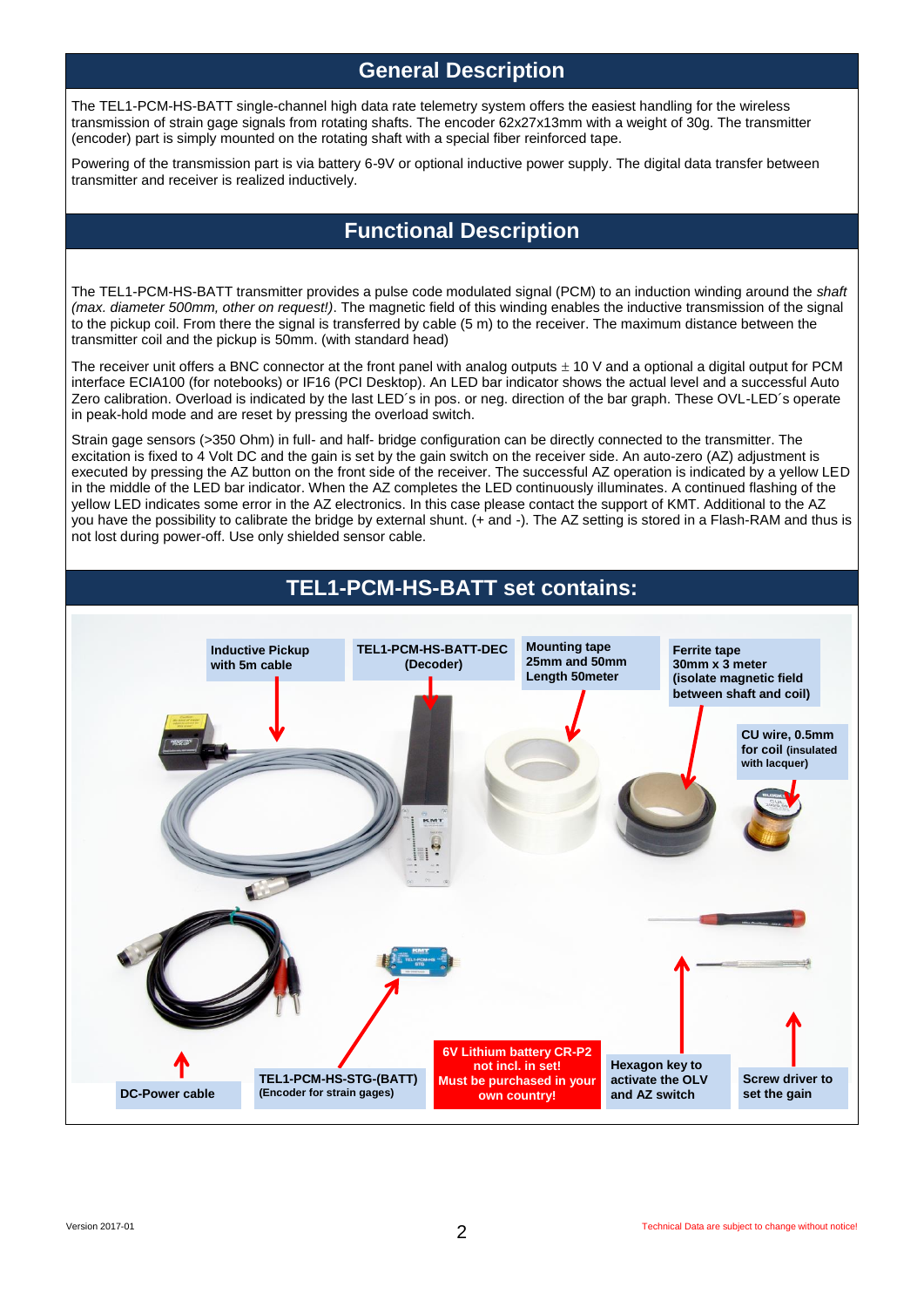| <b>Technical Data - rotating part</b>                                                                                                     |                                                                                                                                                                                                                                                                                                                                                                                                                                                                                                                                                                                                                                                                                                                   |                                                                                                                                                                                                             |
|-------------------------------------------------------------------------------------------------------------------------------------------|-------------------------------------------------------------------------------------------------------------------------------------------------------------------------------------------------------------------------------------------------------------------------------------------------------------------------------------------------------------------------------------------------------------------------------------------------------------------------------------------------------------------------------------------------------------------------------------------------------------------------------------------------------------------------------------------------------------------|-------------------------------------------------------------------------------------------------------------------------------------------------------------------------------------------------------------|
| $\odot$<br><b>AV EXC</b><br>Coil<br>2 Bridge<br><b>GND</b><br>+6-9V IN<br><b>EL1-PCM-HS</b><br>Coil<br>GND<br><b>STG</b>                  | TEL1-PCM-HS-BATT-STG<br>Strain gage: Full and 1/2 bridge >350 Ohm,<br>Excitation: 4 VDC (fixed)<br>Gain: 250; 500; 1000; 2000; 4000; 8000 (selectable from receiver side)                                                                                                                                                                                                                                                                                                                                                                                                                                                                                                                                         |                                                                                                                                                                                                             |
|                                                                                                                                           | Gain $250 = 4mV/V$<br>Gain $500 = 2mV/V$<br>Gain $1000 = 1.0$ mV/V<br>The max. output is $+/-10V$<br>AZ: Auto Zero calibration (selectable from receiver side)<br>Analog signal bandwidth: 0 - 50 kHz (-3 dB)<br>Sampling rate 104 kHz<br>Operating temperature: - 10 to + 80 °C<br>Dimensions: 62 x 27 x 13mm (without connectors)<br>Weight: each module 30 grams<br>Static acceleration: up to 3000g<br>Powering: Battery 6-9V, Power consumption 70mA at 6V<br>Optional additional inductive powering                                                                                                                                                                                                         | <b>Sensitivity STG Module Input vs Decoder Output</b><br>Gain 2000 = 0.500mV/V<br>Gain 4000 = 0.250mV/V<br>Gain 8000 = 0.125 mV/V<br>Shunt Cal: Via external resistor for positive and negative calibration |
| $\bullet$<br>Coil<br>GND<br>TEL1-PCM-HS<br>+6-9V IN<br>Coi<br><b>ICP</b><br>$\bullet$<br>$\omega$<br><b>SN: 20120515</b><br>ICP-Version 1 | TEL1-PCM-HS-BATT-ICP<br>For all ICP sensors<br>Curren: 4mA (fixed)<br>Gain: 1; 2; 4; 8; 16; 32 (selectable from receiver side)<br>Gain<br><b>Resolution</b><br>$= 1$ at ICP<br>250<br>12 bit<br>500<br>$= 2$ at ICP<br>12 bit<br>$12 \text{ bit}$<br>$1000 = 4$ at ICP<br>12 bit<br>$2000 = 8$ at ICP<br>$4000 = 16$ at ICP<br>12 bit<br>$8000 = 32$ at ICP<br>11 bit<br>Analog signal bandwidth: 3 - 50000 (-3 dB)<br>Sampling rate 104 kHz<br>Operating temperature: - 10 to + 80 °C<br>Dimensions: 62 x 27 x 13mm (without connectors)<br>Weight: each module 30 grams<br>Static acceleration: up to 3000g<br>Powering: Battery 6-9V, current consumption 80mA at 6V<br>Optional additional inductive powering |                                                                                                                                                                                                             |